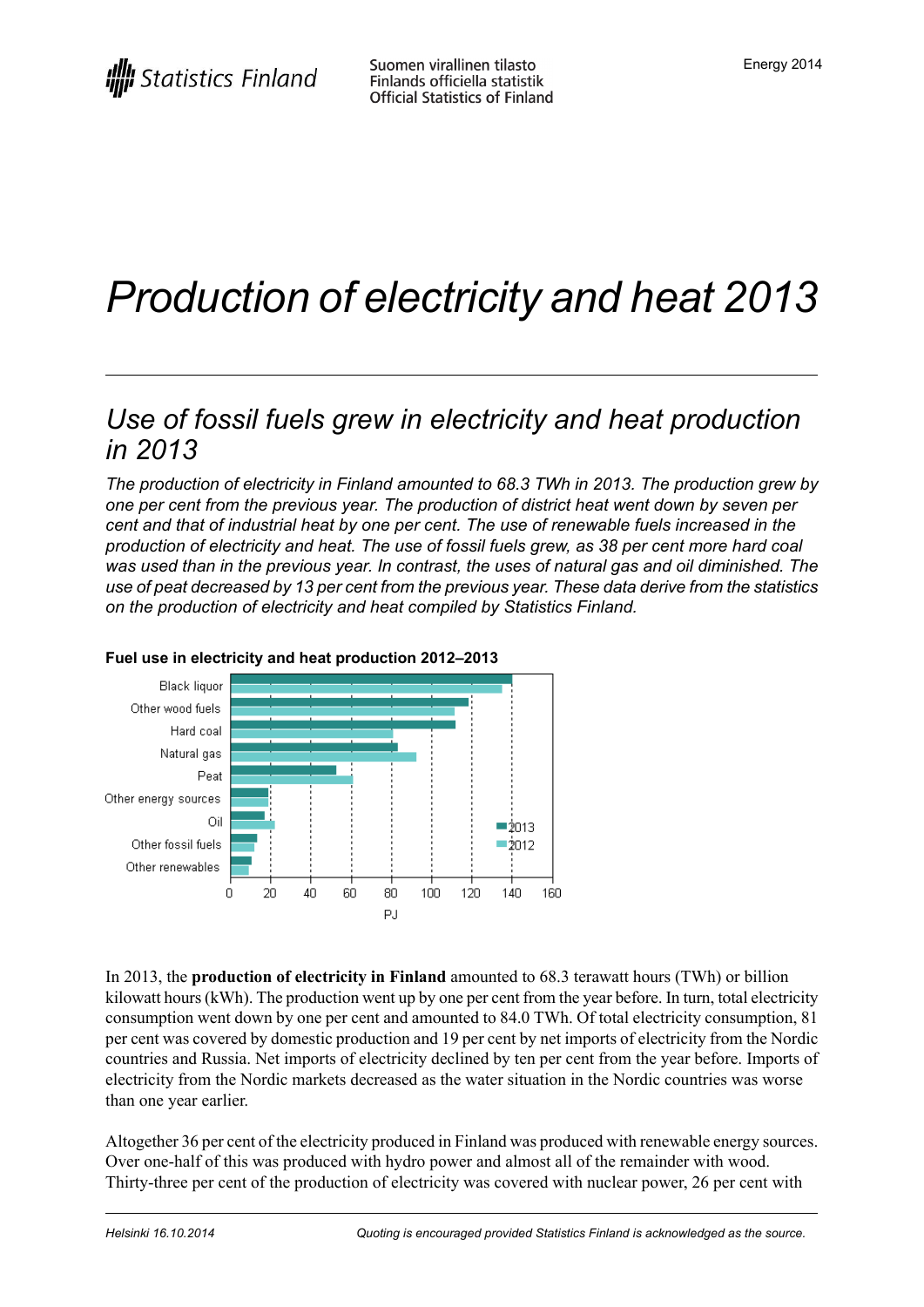fossil fuels and four per cent with peat. The amount of electricity produced with renewable energy sources decreased by 11 per cent, as the volume of electricity produced with hydro power declined by 24 per cent from the peak level of the year before. The amount of electricity produced with wood grew by seven per cent. The amount of electricity produced with peat decreased by 14 per cent from the year before. The amount of electricity produced with fossil fuels increased by 24 per cent from the previous year, as the amount produced with hard coal went up by 50 per cent. The increased production of condensing electricity raised the use of hard coal.

|                                    |      |      | Electricity, TWh District heat, TWh Industrial heat, TWh | Fuels used, $PJ^{(1)}$ |
|------------------------------------|------|------|----------------------------------------------------------|------------------------|
| Separate production of electricity |      |      |                                                          |                        |
| - Hydro power                      | 12.7 |      |                                                          |                        |
| - Wind power                       | 0.8  |      |                                                          |                        |
| - Nuclear power                    | 22.7 |      |                                                          |                        |
| - Condensing power <sup>2)</sup>   | 8.9  |      |                                                          | 87.8                   |
| - Total                            | 45.0 |      |                                                          | 87.8                   |
| Combined heat and power production | 23.3 | 26.1 | 43.7                                                     | 411.3                  |
| Separate heat production           |      | 8.4  | 8.5                                                      | 71.6                   |
| <b>Total production</b>            | 68.3 | 34.5 | 52.2                                                     | 570.7                  |
| Net imports of electricity         | 15.7 |      |                                                          |                        |
| <b>Total</b>                       | 84.0 | 34.5 | 52.2                                                     | 570.7                  |

#### **Electricity and heat production by production mode in 2013**

1) In calculating total primary energy used, hydro power, wind power and net imports of electricity are made commensurate with fuels according to directly obtained electricity (3.6 PJ/TWh). Total nuclear energy used is calculated at the efficiency ratio of 33 per cent from produced nuclear power (10.91 PJ/TWh).

2) Condensing power includes condensing power plants, shares of condensing electricity of combined heat and power production plants, and peak gas turbines and similar separate electricity production plants.

The **production of district heat** totalled 34.5 TWh in 2013. The production decreased by seven per cent from the previous year. The need for the heating energy of buildings decreased due to the warmer weather than in the year before. According to the Finnish Meteorological Institute, heating degree days fell in all reference localities by at least five per cent from the previous year.

Around one-half of district heat was produced with fossil fuels, whose use fell, however, by 11 per cent from one year ago. The use of renewable fuels in the production of district heat grew by six per cent from the year before. District heat was produced most with wood fuels, hard coal and natural gas.

The **production of industrial heat** was 52.2 TWh in 2013. The production went down by one per cent from the year before. The economic development of manufacturing weakened, so the use of industrial heat remained at a low level as in previous years.

Over 70 per cent of industrial heat was produced with renewable fuels. The individual fuel that was used most was black liquor from the forest industry and other wood fuels. The biggest users of industrial heat are the forest industry, which uses own fuels in production. In the chemical and metal industries, part of the use of heat is often regarded as direct fuel use, so that is not visible in the statistics on heat production.

The statistics on the production of electricity and heat cover almost the entire production of electricity connected to the grid. Solar electricity has not yet been added to the statistics. The statistics do not cover small district heating plants or the heat production of small industrial enterprises.

Links:

Statistics Finland's inquiry on heat [production](http://tilastokeskus.fi/keruu/ene/index_en.html)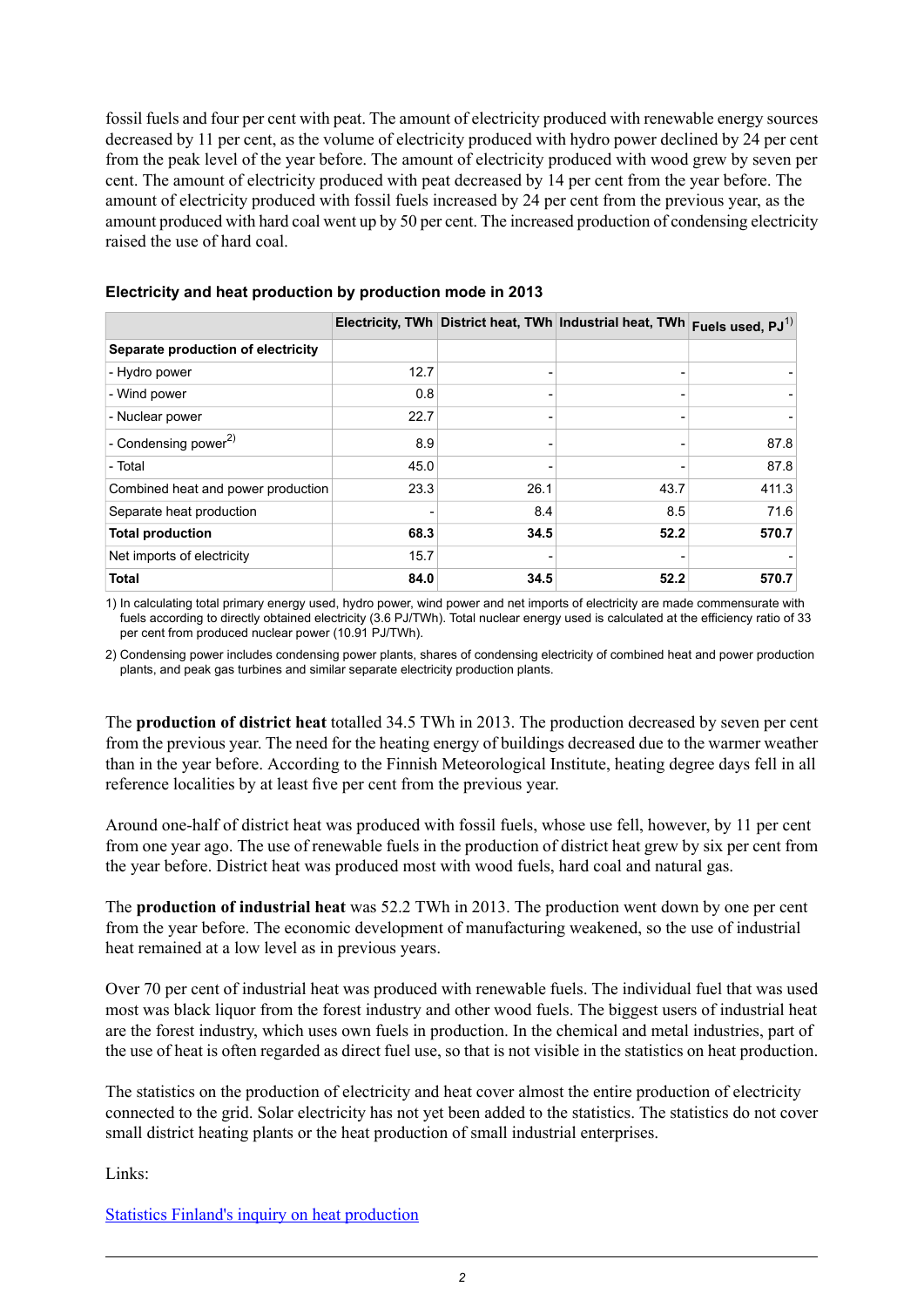Finnish Energy [Industries,](http://www.energia.fi/en/statistics-and-publications/electricity-statistics) Electricity statistics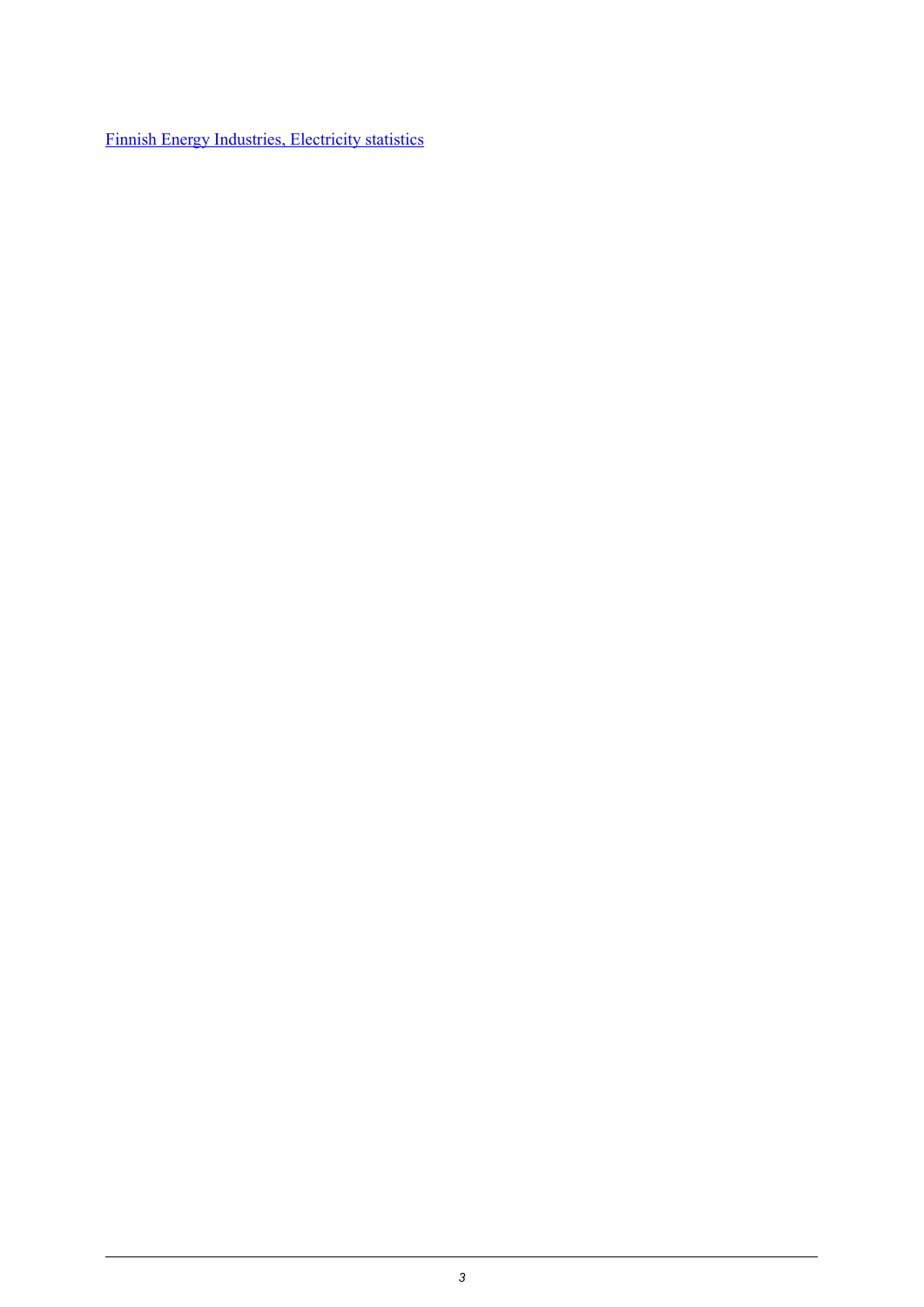## *Contents*

### *Tables*

| <b>Appendix tables</b> |
|------------------------|
|                        |

### *Figures*

### **Appendix figures**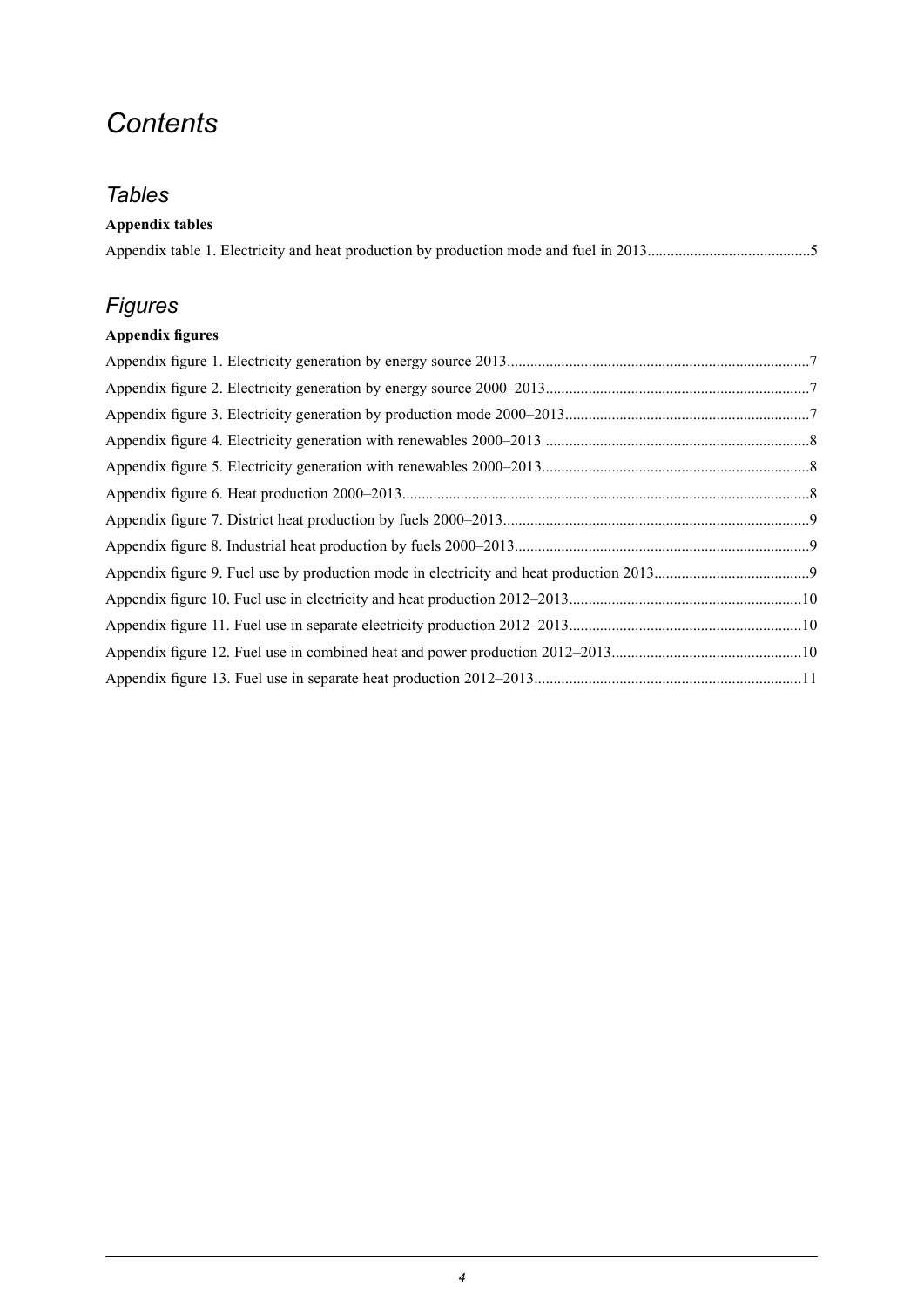## *Appendix tables*

<span id="page-4-0"></span>

| Appendix table 1. Electricity and heat production by production mode and fuel in 2013 |  |  |  |  |
|---------------------------------------------------------------------------------------|--|--|--|--|
|---------------------------------------------------------------------------------------|--|--|--|--|

|                                                                              |                                                | Electricity,<br><b>GWh</b> | District heat, Industrial<br><b>GWh</b> | heat, GWh | Fuels used,<br>GWh | Fuels used, TJ |
|------------------------------------------------------------------------------|------------------------------------------------|----------------------------|-----------------------------------------|-----------|--------------------|----------------|
| Condensing<br>power<br>$\boldsymbol{production}^{1)}$                        | Oil                                            | 93                         |                                         | ÷         | 322                | 1 1 6 1        |
|                                                                              | Hard coal                                      | 5927                       |                                         |           | 15 274             | 54 988         |
|                                                                              | Natural gas                                    | 137                        |                                         |           | 377                | 1 3 5 5        |
|                                                                              | Other fossil <sup>2)3)</sup>                   | 344                        |                                         |           | 1 2 6 8            | 4563           |
|                                                                              | Peat                                           | 771                        |                                         |           | 2 1 5 3            | 7751           |
|                                                                              | Black liquor and other<br>concentrated liquors | 344                        |                                         |           | 1 2 4 0            | 4465           |
|                                                                              | Other wood fuels                               | 1 0 0 5                    |                                         |           | 2891               | 10 407         |
|                                                                              | Other renewables <sup>2)4)</sup>               | 132                        |                                         |           | 364                | 1 3 1 1        |
|                                                                              | Other energy sources <sup>5)</sup>             | 131                        |                                         |           | 501                | 1804           |
|                                                                              | <b>Total</b>                                   | 8883                       |                                         |           | 24 391             | 87806          |
| <b>Combined</b><br>heat and<br>power<br>production <sup>6)</sup> Natural gas | Oil                                            | 113                        | 108                                     | 942       | 1436               | 5 1 6 9        |
|                                                                              | Hard coal                                      | 4 0 7 0                    | 7 4 3 3                                 | 501       | 14 3 24            | 51 568         |
|                                                                              |                                                | 6476                       | 5 3 4 4                                 | 4 0 5 8   | 18 275             | 65791          |
|                                                                              | Other fossil <sup>2)3)</sup>                   | 334                        | 750                                     | 662       | 2 2 3 3            | 8039           |
|                                                                              | Peat                                           | 2 1 9 5                    | 4 1 4 0                                 | 2 7 5 3   | 11 144             | 40 119         |
|                                                                              | Black liquor and other<br>concentrated liquors | 5 0 9 3                    | 178                                     | 24 3 24   | 37 594             | 135 339        |
|                                                                              | Other wood fuels                               | 4 3 4 6                    | 7 1 5 9                                 | 8647      | 24 582             | 88 494         |
|                                                                              | Other renewables <sup>2)4)</sup>               | 401                        | 721                                     | 623       | 2 2 1 5            | 7973           |
|                                                                              | Other energy sources <sup>5)</sup>             | 298                        | 275                                     | 1 160     | 2444               | 8798           |
|                                                                              | Total                                          | 23 3 26                    | 26 108                                  | 43 671    | 114 248            | 411 292        |
| Separate                                                                     | Oil                                            | -                          | 904                                     | 857       | 3099               | 11 158         |
| production<br>of heat $^{7)}$                                                | Hard coal                                      |                            | 1 0 3 3                                 | 400       | 1606               | 5783           |
|                                                                              | Natural gas                                    |                            | 2 6 3 4                                 | 1537      | 4 6 6 0            | 16777          |
|                                                                              | Other fossil <sup>2)3)</sup>                   |                            | 94                                      | 154       | 309                | 1 1 1 4        |
|                                                                              | Peat                                           |                            | 821                                     | 458       | 1505               | 5419           |
|                                                                              | Black liquor and other<br>concentrated liquors |                            |                                         | 179       | 198                | 712            |
|                                                                              | Other wood fuels                               | $\overline{a}$             | 1827                                    | 2835      | 5520               | 19871          |
|                                                                              | Other renewables <sup>2)4)</sup>               | $\overline{\phantom{0}}$   | 140                                     | 259       | 493                | 1773           |
|                                                                              | Other energy sources <sup>5)</sup>             |                            | 969                                     | 1821      | 2494               | 8977           |
|                                                                              | <b>Total</b>                                   |                            | 8 4 2 1                                 | 8 500     | 19884              | 71 584         |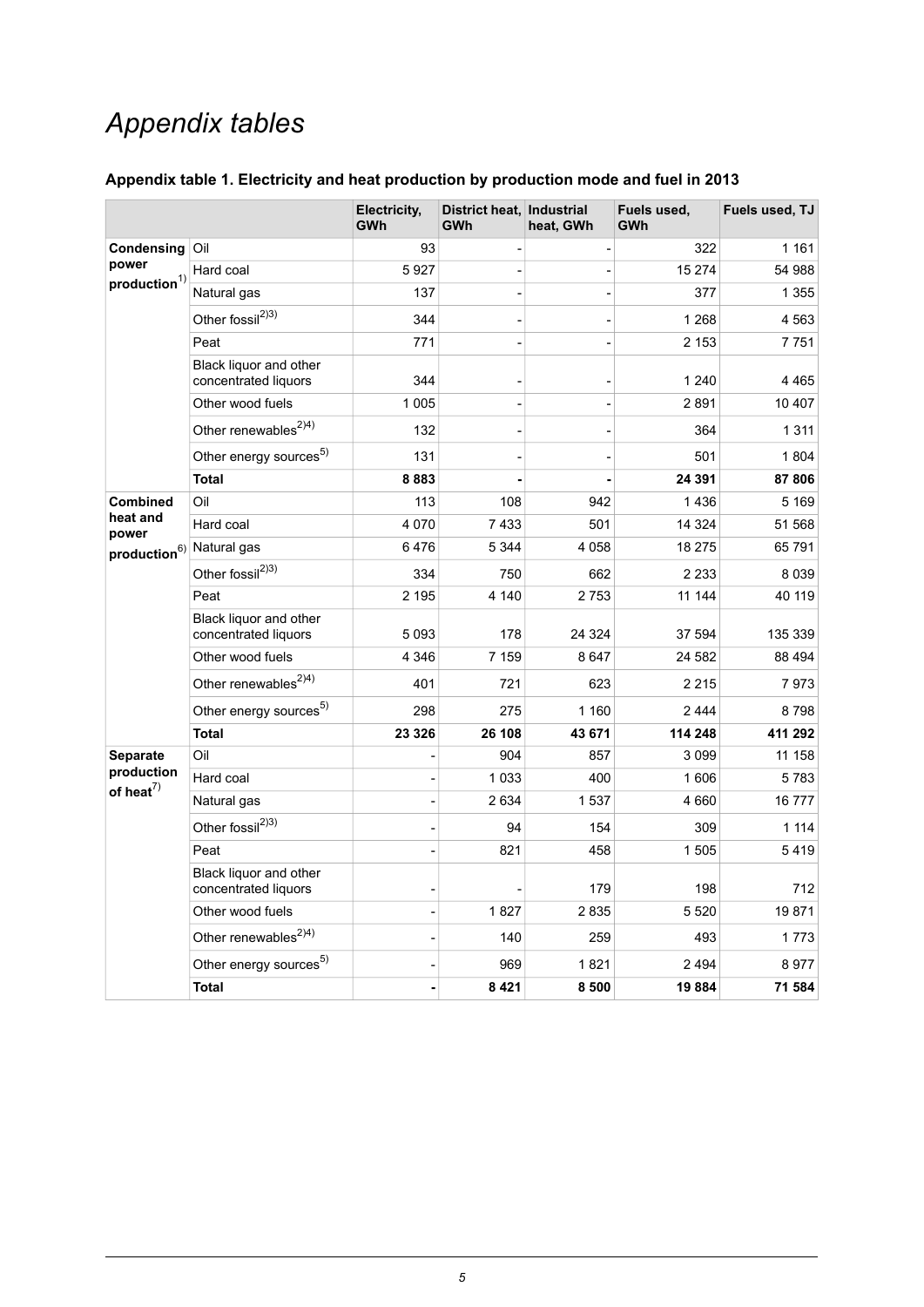|              |                                                | Electricity,<br><b>GWh</b> | District heat.<br>GWh | Industrial<br>heat, GWh | Fuels used,<br><b>GWh</b> | Fuels used, TJ |
|--------------|------------------------------------------------|----------------------------|-----------------------|-------------------------|---------------------------|----------------|
| <b>Total</b> | Oil                                            | 205                        | 1012                  | 1799                    | 4858                      | 17488          |
|              | Hard coal                                      | 9997                       | 8466                  | 901                     | 31 205                    | 112 339        |
|              | Natural gas                                    | 6614                       | 7978                  | 5 5 9 5                 | 23 3 12                   | 83 923         |
|              | Other fossil <sup>2)3)</sup>                   | 678                        | 844                   | 816                     | 3810                      | 13716          |
|              | Peat                                           | 2966                       | 4 9 6 0               | 3 2 1 1                 | 14 802                    | 53 289         |
|              | Black liquor and other<br>concentrated liquors | 5437                       | 178                   | 24 503                  | 39 0 32                   | 140 516        |
|              | Other wood fuels                               | 5 3 5 1                    | 8986                  | 11 483                  | 32 992                    | 118772         |
|              | Other renewables <sup><math>2)4)</math></sup>  | 533                        | 861                   | 882                     | 3072                      | 11 058         |
|              | Other energy sources <sup>5)</sup>             | 429                        | 1 2 4 4               | 2981                    | 5439                      | 19580          |
|              | <b>Total</b>                                   | 32 210                     | 34 529                | 52 171                  | 158 523                   | 570 681        |

1) Condensate parts produced in connection with combined heat and power production were calculated with condensing power.

Mixed fuels (such as recycled fuel) are divided into renewable and fossil fuels in ratio to the fossil and biodegradable coal contained 2) in them.

Other fossil fuels include blast furnace gas and coke oven gas and coke, and plastics fuels and other waste fuels and the fossil 3) part of mixed fuels.

4) Other renewable fuels comprise the bio part of mixed fuels and biogas.

5) Other energy sources include hydrogen, electricity, and reaction and secondary heat of industry.

6) Combined heat and power production includes pure combined production.

7) Reduction heat produced in connection with condensate production and combined heat and power production were calculated in separate production of heat.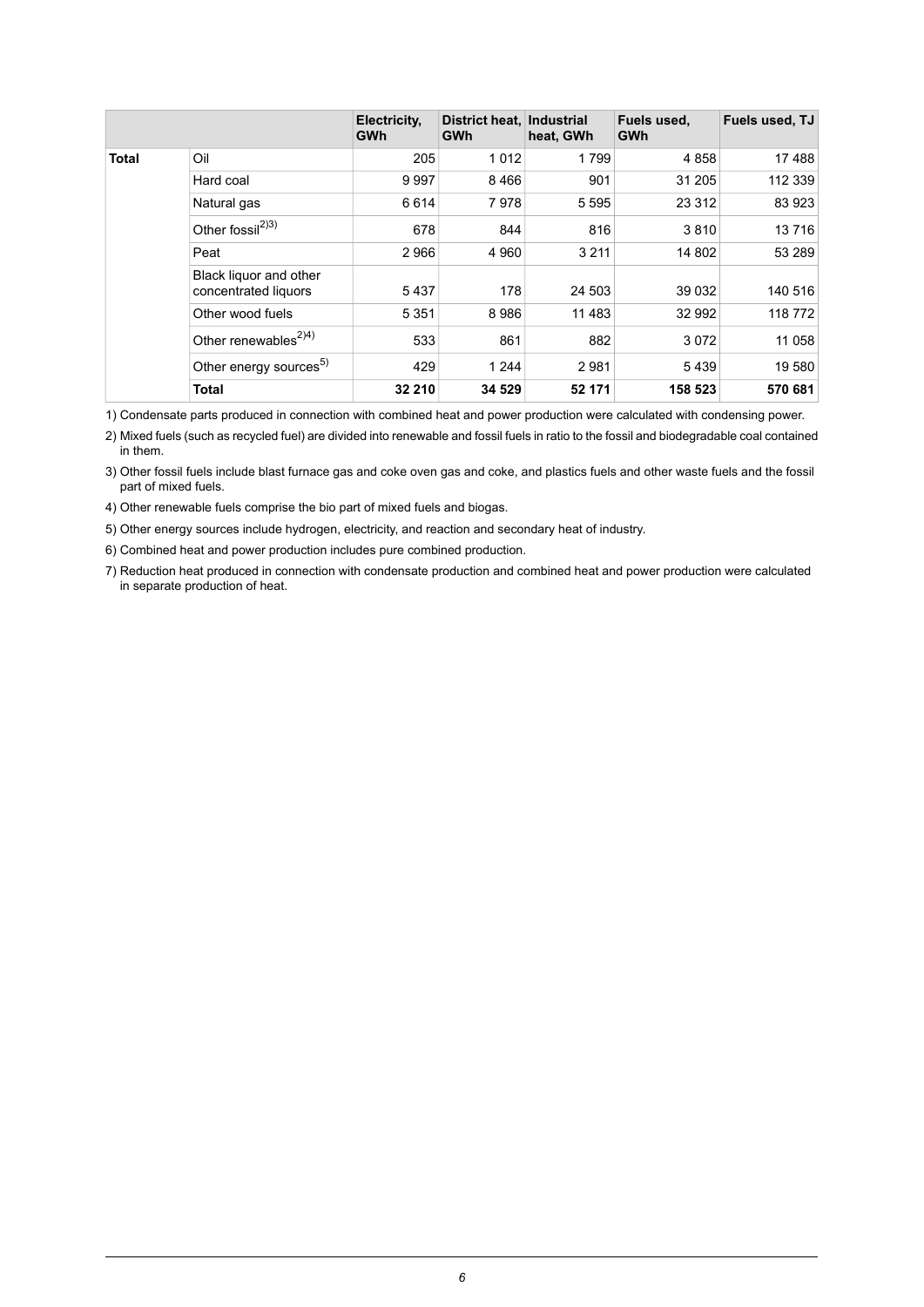## *Appendix figures*



### <span id="page-6-0"></span>**Appendix figure 1. Electricity generation by energy source 2013**



<span id="page-6-1"></span>

<span id="page-6-2"></span>

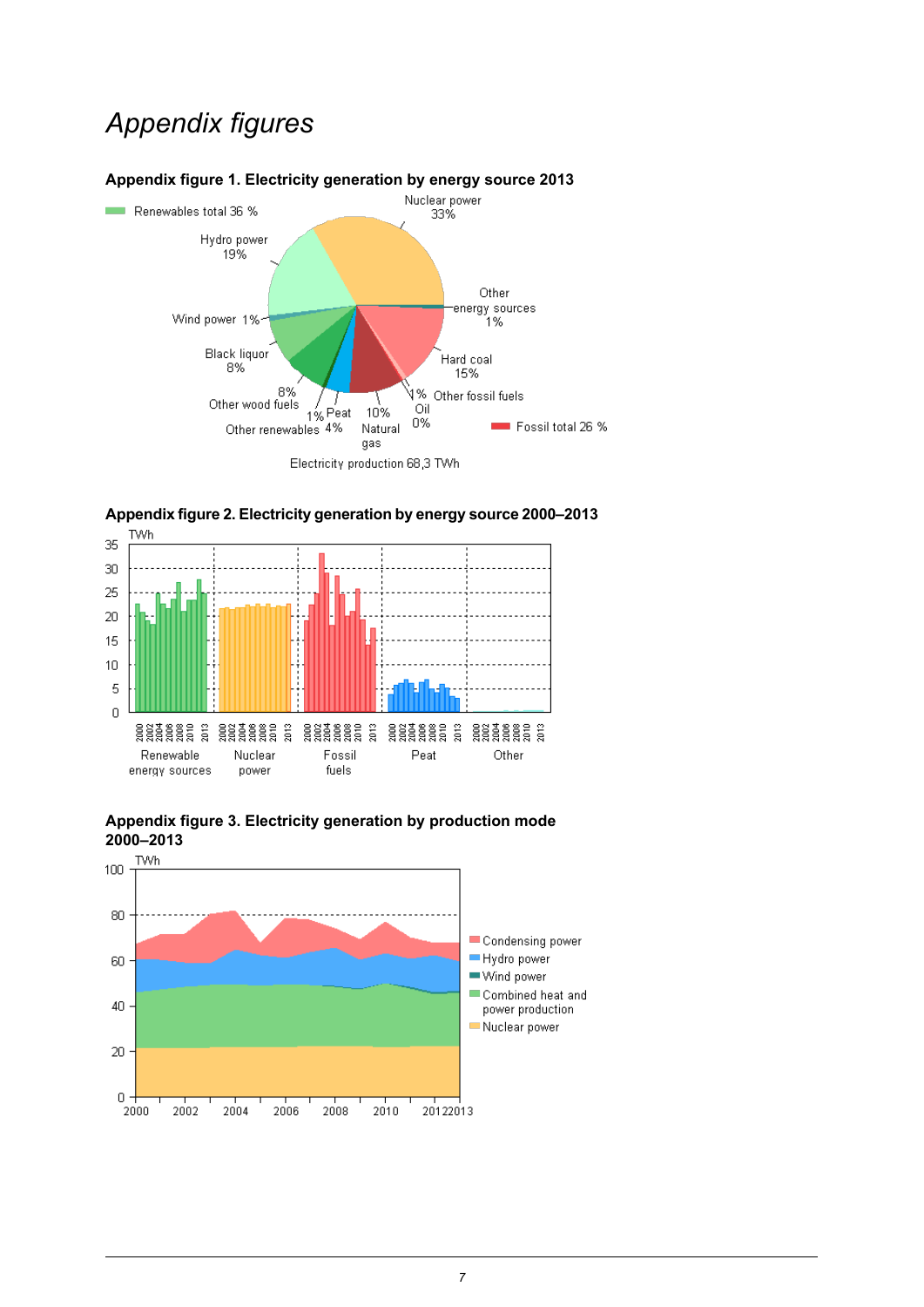

<span id="page-7-0"></span>



<span id="page-7-1"></span>



<span id="page-7-2"></span>**Appendix figure 6. Heat production 2000–2013**

 $\begin{array}{c} \n 0 \\ \n \end{array}$ 

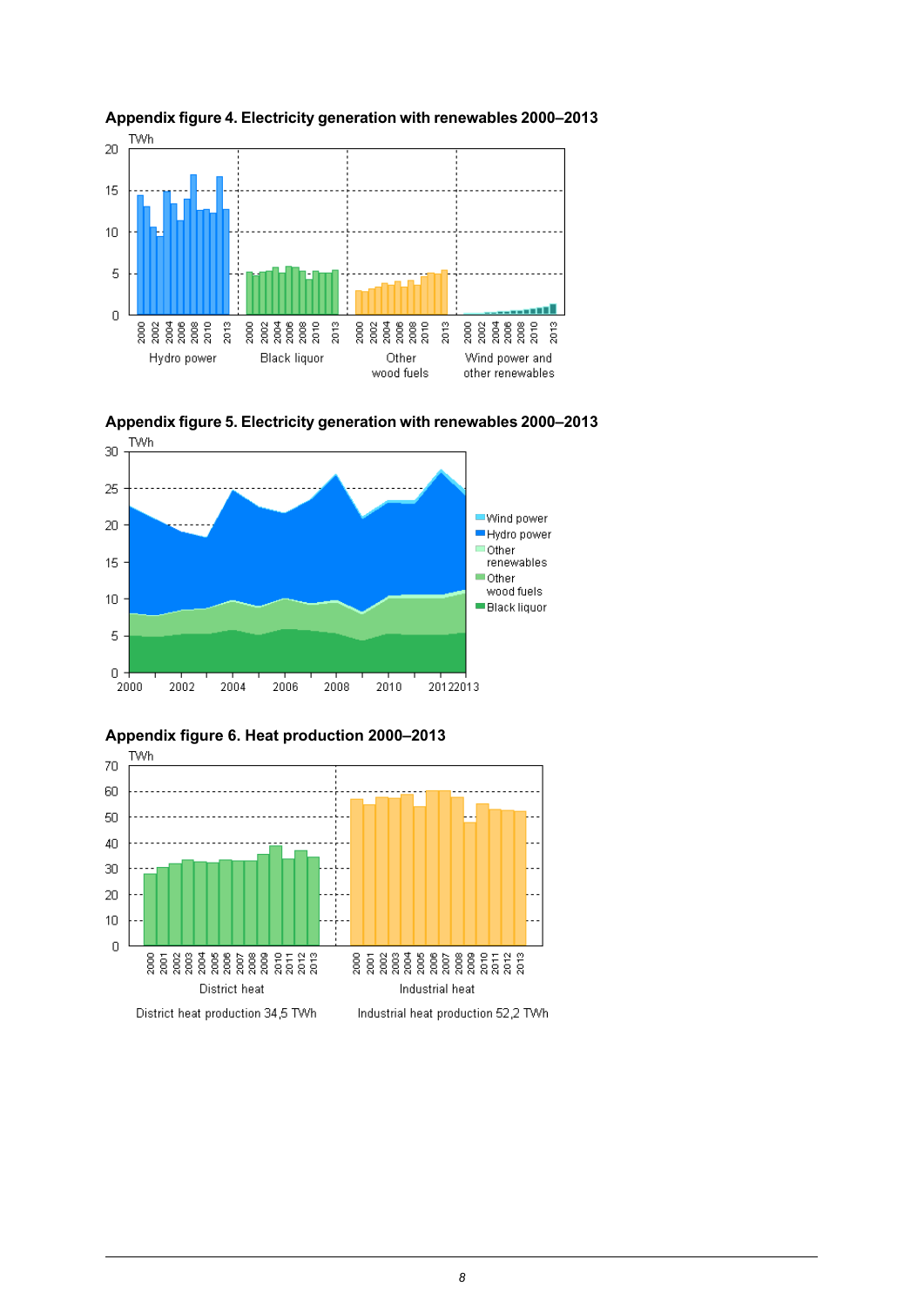

<span id="page-8-1"></span>

<span id="page-8-0"></span>**Appendix figure 7. District heat production by fuels 2000–2013**

<span id="page-8-2"></span>



Total use of fuels 571 PJ or 158 TWh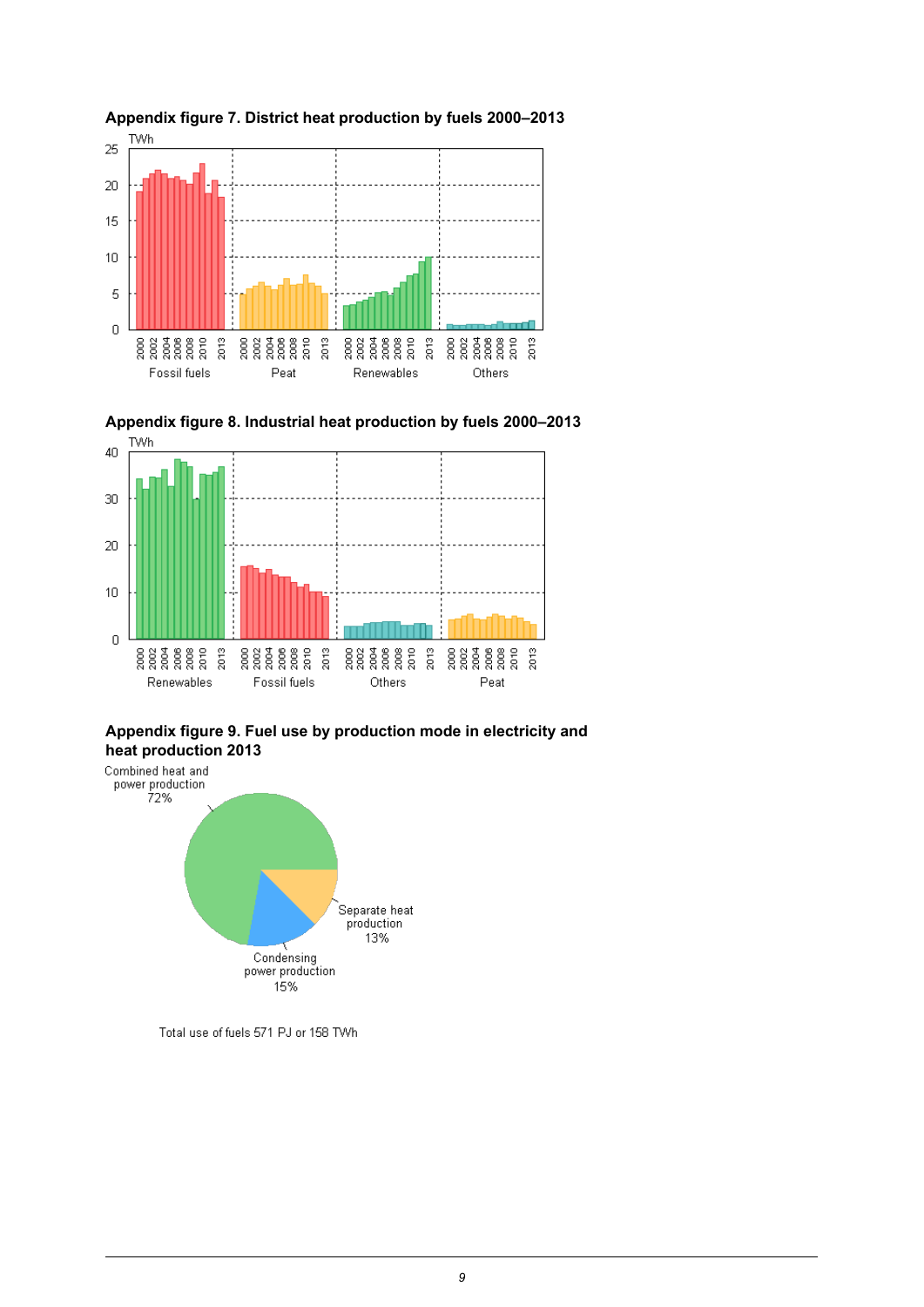

#### <span id="page-9-0"></span>**Appendix figure 10. Fuel use in electricity and heat production 2012–2013**

<span id="page-9-1"></span>



<span id="page-9-2"></span>**Appendixfigure12. Fuel usein combined heatand power production 2012–2013**

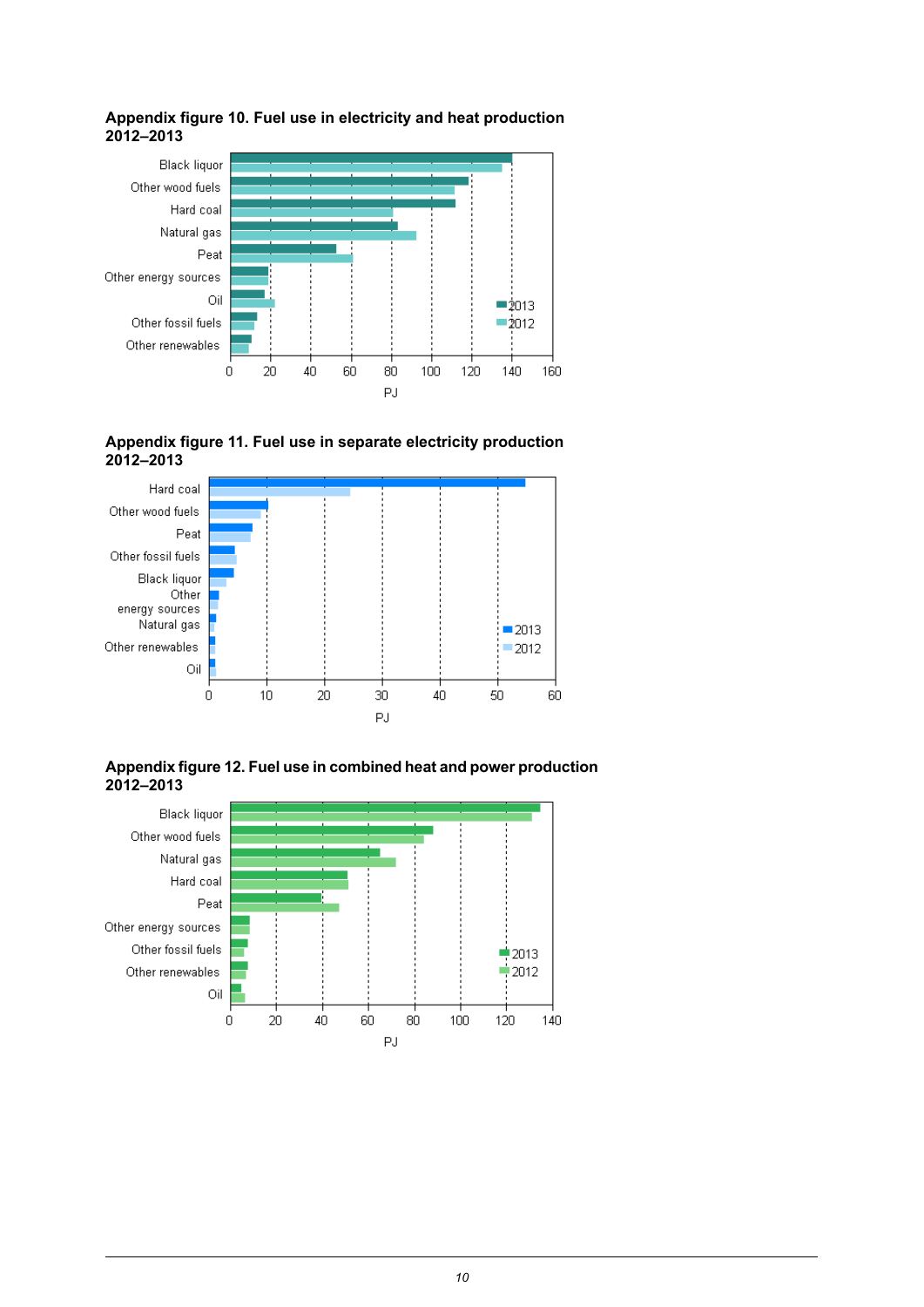

### <span id="page-10-0"></span>**Appendix figure 13. Fuel use in separate heat production 2012–2013**